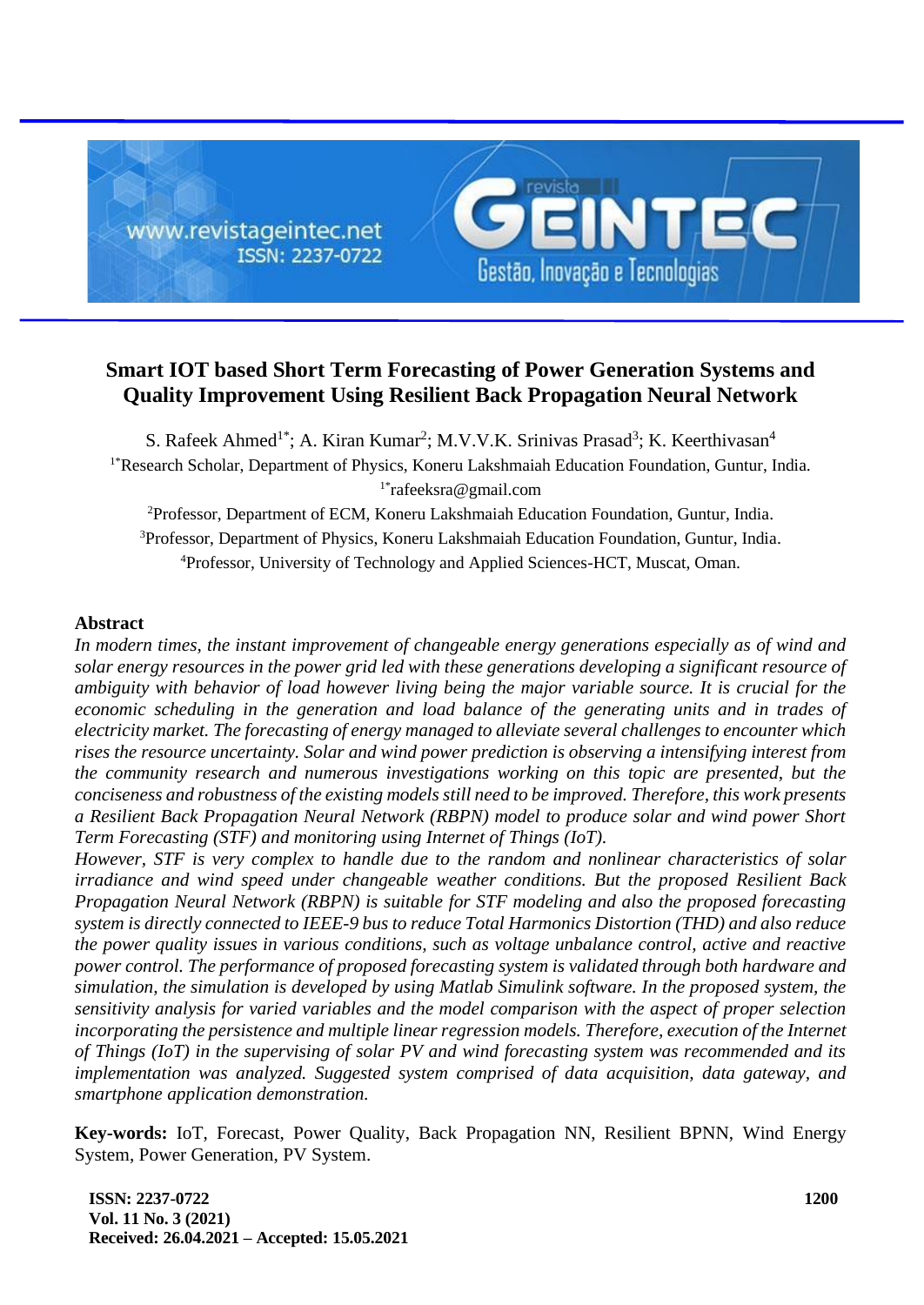# **1. Introduction**

For predicting the future scenario, it is prominent to forecast the power and the quality of improvement for the better part in the system management towards the enhancement of effective energy supervision method in the crucial plan for the power system analysis. In the progressing lifetimes, various researchers surveyed on the concept behind developing the analysis for exact short-term forecast (STF) for its effectiveness in the influence of operations making the system reliable in the terms of performance factors of cost and lifetime. With the customer requirements attain the operation to be functions properly in support to the uninterruptable power supply. For instance, the operations of power system, in maintenance, scheduling, modification in the rates of tariff for evaluating the contract to be handled conveniently in forecasting the load into the achievement of accuracy. The decision for the making of policy in the accurate load forecasting made for the power and energy system to be based on the operating strategy, maintenance, and development. Valuable organizing of power systems will protect the count approximated to millions of dollars for its considerable responsibility in the commercial country development. With the existence of weather impact on the load demand with certain parameters such as humidity, temperature, pressure, dry bulb temperature, cloud cover, wind speed, and the human body mark will analyze the characteristics. Nevertheless, to accomplish forecasting outcomes with greater extent the factors for load demand in inputting the model of particular load data in the weather for obtaining the respective diagnosis. With the modernization in technology, the concept has been implemented for the precise forecasting applied to the renewable generation systems for influence to the storage capacity advancement.



Figure 1 - Sophisticated Technology with the Hybridized Renewable-energy System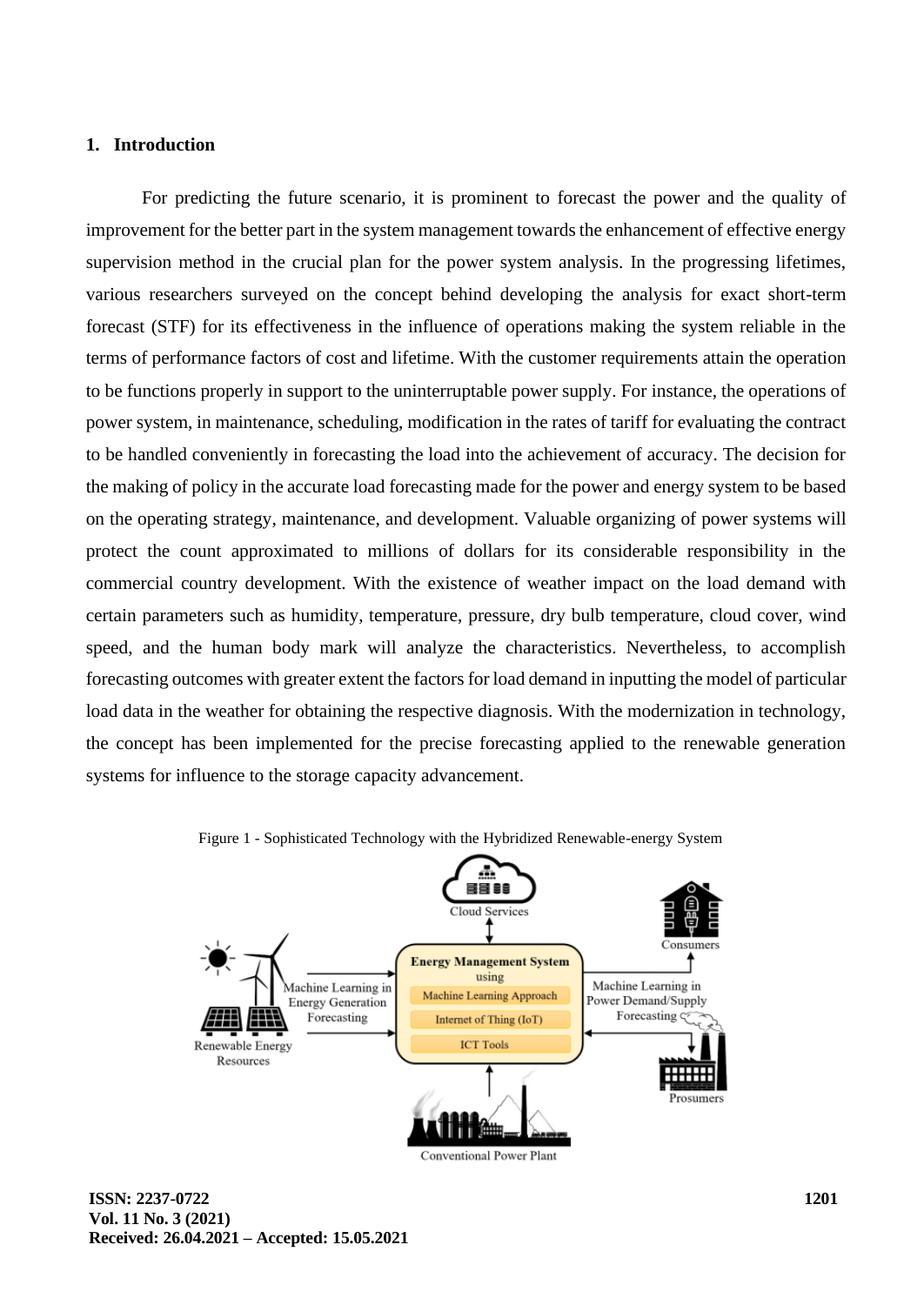In essence, the formation for the hybrid PV-wind based storage system depriving of the inverters, DC and AC bus, wind turbines, PV array, together associated to the generation of the power generation system to produce energy in which reached for the certain development of parameters. Generally, the hybrid systems normalize the produced power to guarantee the generated power in the hybrid system to offer stable power outcome form the grid and load. Due to the reason of unpredict and unsuitable case, the output of the power from the hybrid system in occurrence of fluctuation indiscriminately and irregularly. Consequently, contrasted in conjunction to the power resources in conventional aspect for certain applications of thermal, hydro dispatched to the grids in considerable for achieving the stable situation. Though extensive research is undergone for the energy storage system for the optimizing the energy storage in the performance of the grid-connected systems in optimizing the output produced. Furthermore, the crucial purposes for the shirt-term forecasting are explained as follows: a) Scheduling the power system generation, b) Power plants operating under reliable and secure conditions, c) Reliability and economic dispatch. The determination of the scheduled generation in the allocation of the resource generated for the limitations and operations with the constrained in the development utilized for the devices achieving the better accuracy. The production of minimum economic rate reached with the forecasting of power generation and quality in optimizing with certain FACT devices implementing the sending and receiving end of the power system with the computation of unit commitment concept. Additionally, the preparation of the information utilized with the actions of the load stated and the correlated parameters of the dispatch of the economical rate in reliability management with the associated fluctuations involved in the power system highly varied to the certain extent. For illustration, the underestimation of load demand for the power supply shortage in the system associated in the difficulty for the conditions linked in the overload of quality improvement in the overall making of policy in the accurate load forecasting made for the power and energy system to be based on the operating strategy, maintenance, and development. Valuable organizing of power systems will protect the count approximated to millions of dollars for its considerable responsibility in the commercial country development. With the existence of weather impact on the load demand with certain parameters such as humidity, temperature, pressure, dry bulb temperature assessment in the resources of the available generation in total economic investigation meant for the precision developed in producing the power system demand.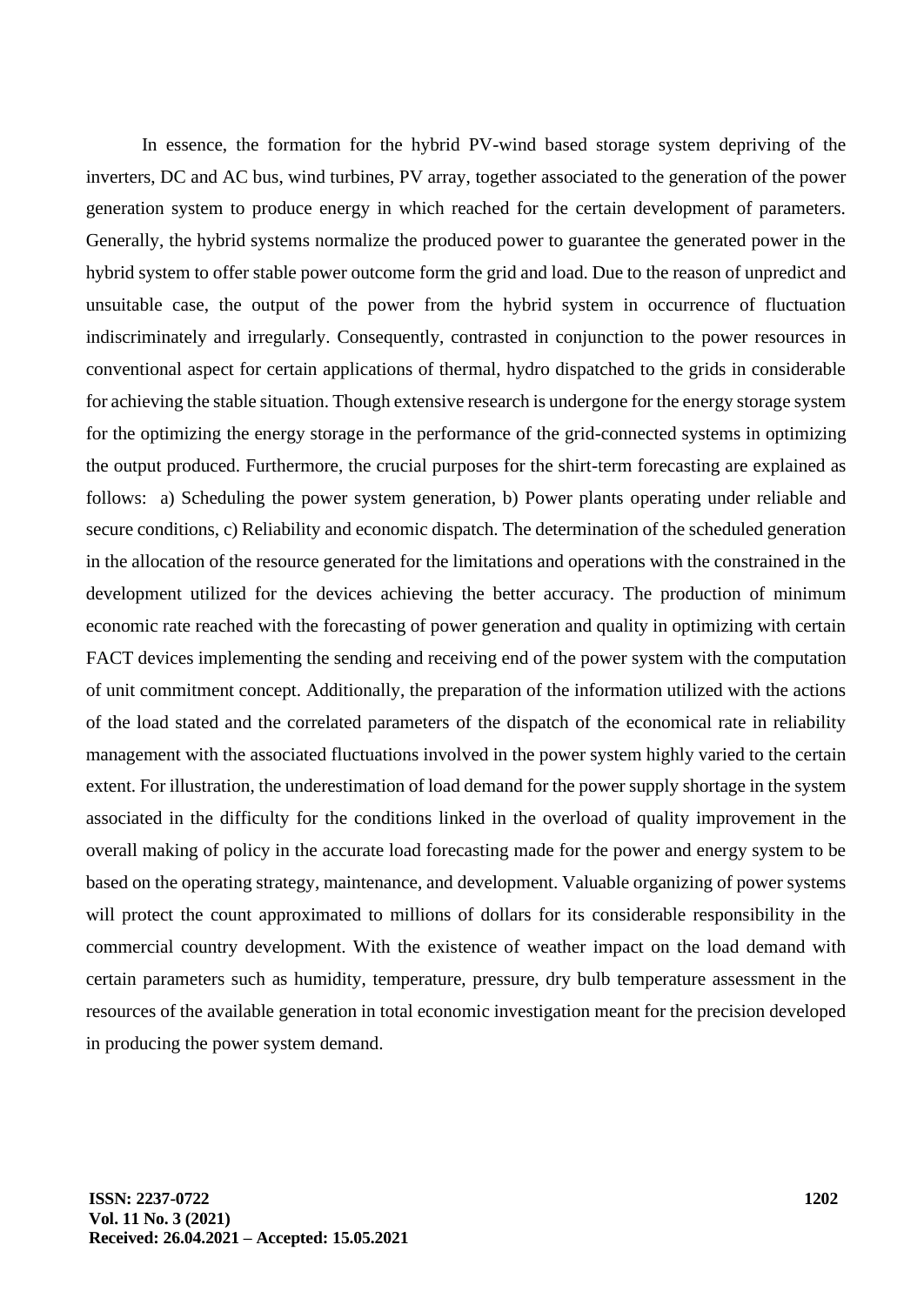

Figure 2 - Illustration of the Grid-connected HES Generation System

A Variety of methodologies employed for the models suitable in forecasting the power generated with the PV and wind-based storage systems. Corresponding with the models forecasting with the predicted power generation models subdivided with the statistical and physical models in the combination to the model developed with the PV system and wind-turbine system for associating to the possible management with the associated fluctuations involved in the power system highly varied to the certain extent. For illustration, the underestimation of load demand for the power supply shortage in the system associated in the difficulty for the conditions linked in the overload of quality improvement in the overall making of policy in the accurate load forecasting made for the power estimation of the data that has been meteorologically collected with respect to the temperature, solar irradiation, and wind speed etc., delivered with the power stations established. The methodology for the physical model so far obtained with the numerous quantities of data historically in complex to the accurate prediction in effect to the forecast made with the MPPT in the case of wind-turbine and the solar irradiation with the PV based system. Therefore, many methods integrated to the statistical approach has been applied to value for the PV generation predicted with the means of Markov Chain method, regression model, Neural network, Fuzzy logic, Genetic algorithm, Multivariate regression, Support vector machine, and particle swarm optimization etc., and the accuracy can be compared with all the methods available for prediction of the power quality and generation in a phase of different environmental conditions. Nonetheless, with the literature survey on the approach of forecasting the power generation with the smart IoT based method with the integration of artificial intelligence (AI)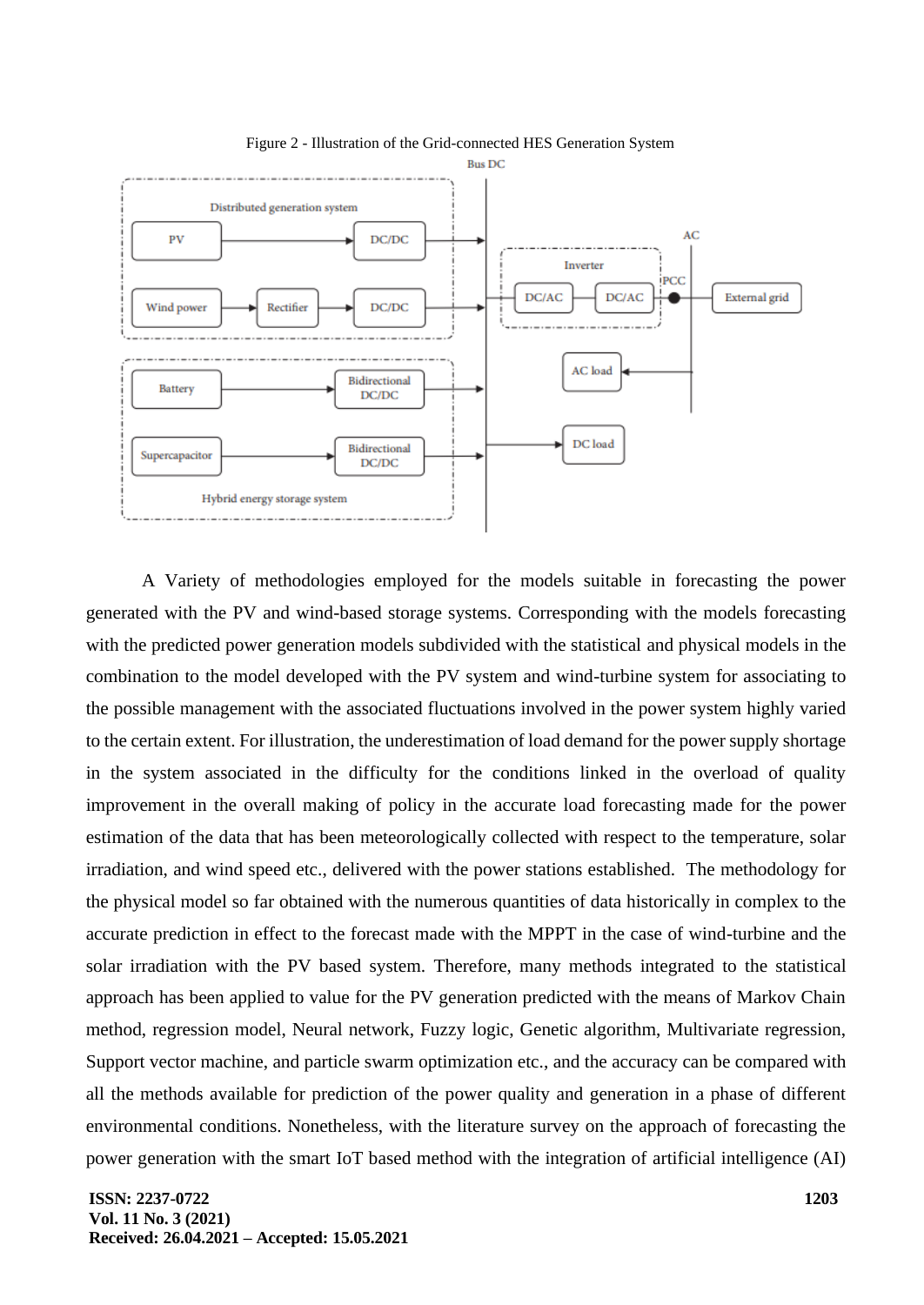calculation procedure based on NN and SVM achieves major forecasting advantages with the capability associated to the predicted models of nonlinear characteristics in the existence of intermittent output. Nevertheless, to accomplish forecasting outcomes with greater extent the factors for load demand in inputting the model of particular load data in the weather for obtaining the respective diagnosis. With the modernization in technology, the concept has been implemented for the precise forecasting applied to the renewable generation systems for influence on the storage capacity advancement.

Usually with the term "energy forecasting" associates with the methodology of predicting the generated energy with the means of various sources. The perception in the growing technology of the popular generated system in forecasting the approach of being produced in the hybrid technology for the highest performance in the context of bottom-up approach also called as build-up approach in the prediction quantity of the strategy in the levels of energy generated in the power plants at the terms of different inputs fed to the system in different load terms. In a hybrid system, it is evident that the technology is more meaningful in association to the exact consequential and appropriate value seeking for the individual components. The following figure depicts the procedure for the forecasted generated power in the process of build-up method.



Figure 3 - Build-up/ Bottom-up Methodology for Estimated Energy Granted

Primary Energy Sources

Owing to the parameters uncertainty in the machine learning based approach in developing the prediction in the irradiance of the solar system in the global assessment in the basis of monthly, hourly, or daily creation in the power generation. For the intermittence in the possible nonlinearity for the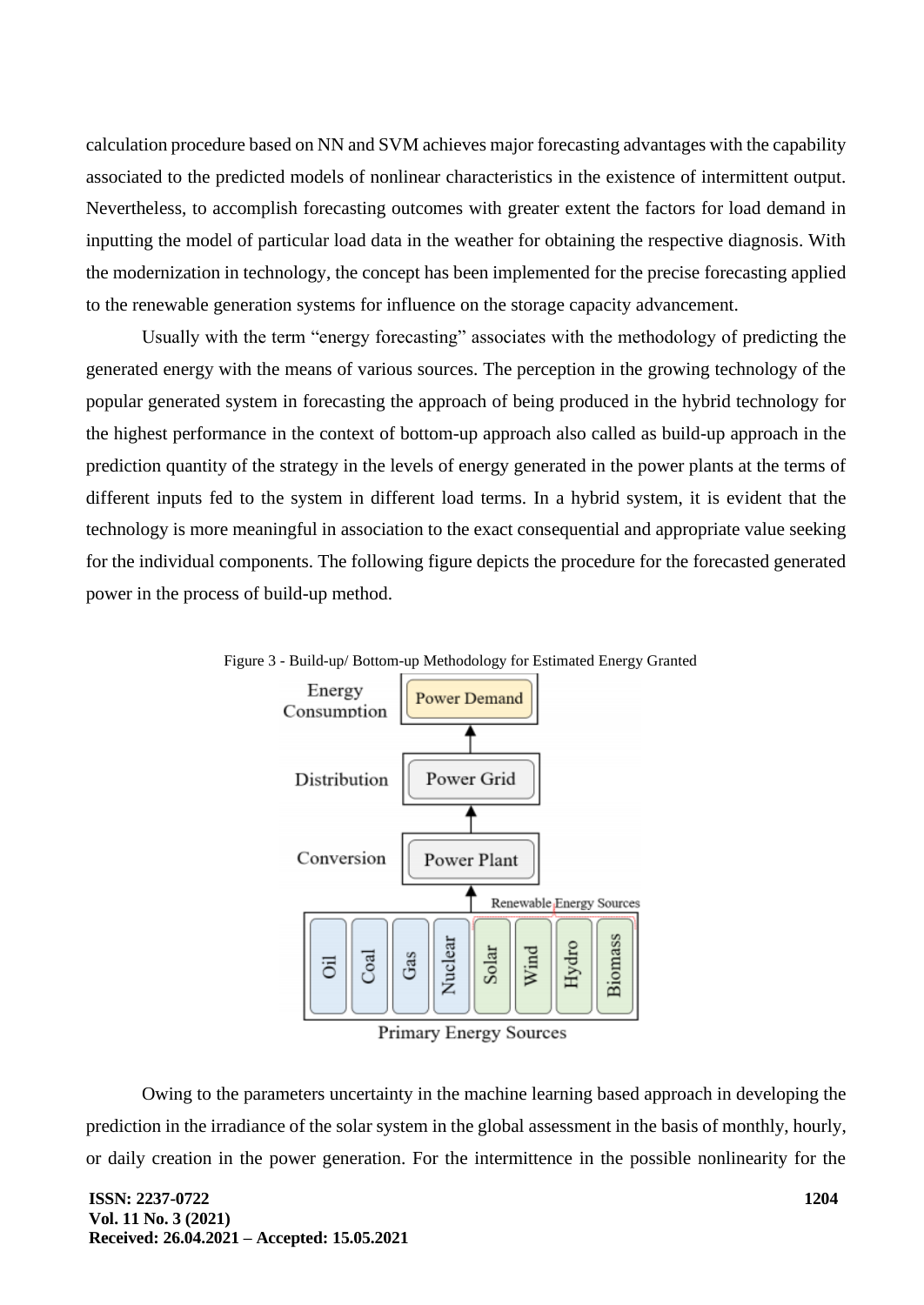forecast in the energy linked for the prediction of energy according to time-horizons. The practices of prediction are fluctuating with the statistical estimation for the time-series data in the analysis of the technique for later intermittent aspect built in the dynamic properties of methods.

## **2. Literature Survey**

Cheddadi et.al 2020, IoT, minimal expense backhanded estimation technique required for the idea of conservative IoT with the cloud in checking the stations of PV towards creating the force of the constant investigation. Need to decrease information misfortune. Srivastava et.al 2018, IoT, Remote strategy Control (RPC), the significant benchmarks are moving among the PV just as wind energy. Future, such innovations of IoT are primarily utilized in downtown territories and roads to bring down limit utilization to secure the power delivered. R.Selvam et.al 2020, IoT, Fuzzy Logic, In this framework, the force from PV, Wind is gathered at normal DC transport and loads are taken care of with no interference. Energy the executives handles the impacts of sustainable power changes by working PV and wind. The required and created power data from PV and galaxies was used to control the general framework with fluffy rationale prevailing upon IoT. Need to decrease the exchanging misfortune. Winasis et al. 2018, IoT, Perturb and Observation strategy. Proposes an IoT-based framework for checking the electrical energy. The framework was fabricated comprising of segments of organization and web access, IoT worker parts and sensor hub segments. The framework that was made can be grown further to build up a dynamic and announcing framework even distantly control the framework. Pradip Barde 2018, IoT, Pyranometer for irradiance estimation strategy needs to execute for the procedure engaged with the IoT of the PV nearby planetary group in distant zones for working with the support and what's more identified with the gear for the examination of ongoing investigation. Kumar et al. 2020, Perturb and perception Algorithm suggested for the change frameworks of wind and PV to create with the relationship of converters in controlling the calculations to inspect the activity of crossover miniature networks. Zhu et al. 2020, Fuzzy double mode Control, fundamentally examined for the answer for explicit issue in the circulated power age framework in combination to the crossover energy stockpiling framework though burning-through the responsive energy to upgrade the stages in which the yield has intense improvement. Need to improve the general reaction. Khare et al. 2020, IoT, Decentralized steering convention. The reconciliation of a savvy matrix with sustainable power makes sustainable power all the more effectively. It additionally covers the part of IOT innovation in shrewd lattice for clean energy. Need to improve the security. Mani et al.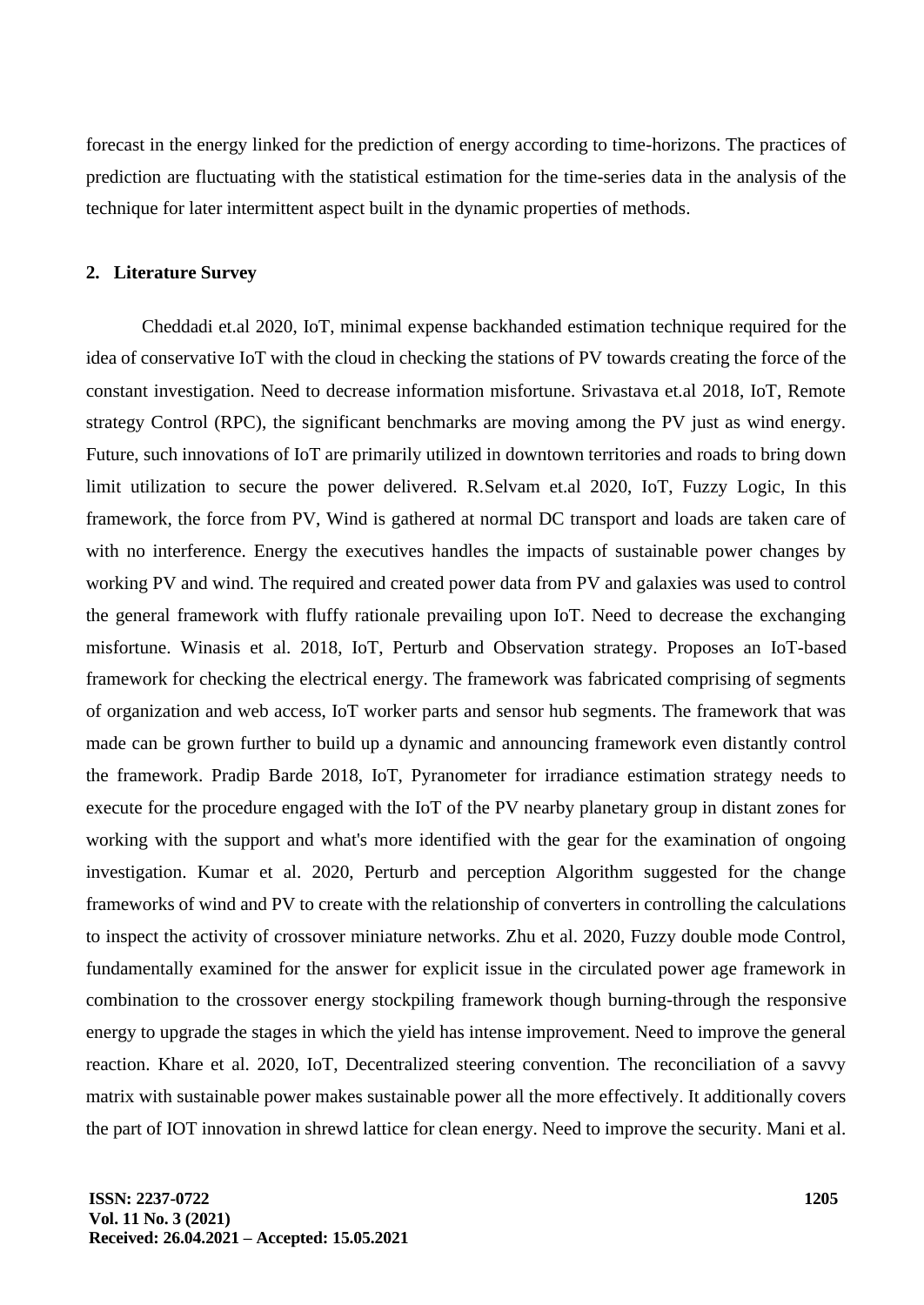2017, IoT, Current Control Method, Developed an IoT-based framework where Fan and Bulb machines to begin with are controlled remotely dependent on dampness and light power information. This model framework created has accomplished energy preservation at each family. Inspecting rate and goal subtleties are not examined. Marinakis et al. 2018, IoT, information based dynamic calculation, Future could be utilized by the city specialists to screen and deal with the city's energy status in structures. Sampath kumar et al. 2019, IoT, Adaptive Neuro-Fuzzy Interfacing framework, This arrangement of IOT assumes an imperative part in following the PV based system and discover the current and voltage. The principle rules are exchanging between the two wellsprings of energy i,e. PV based and wind energy. The information is sent remote framework and controlling the wellsprings of energy. Need to improve the security. Kalaiarasi et al. 2016, IoT, Support Vector PWM. with moderate expense without harming the normal equilibrium. It could be extended to an innovation of perceiving other force age office later on. Putta Sindhuja et al. 2015, IoT, Kruskal's calculation, Internet of things diminishes the exertion of people by acquainting machine-with machine association. This work has been intended to carry out brilliant force checking and control framework through IoT utilizing cloud information stockpiling. Need to lessen the general energy utilization. Vibha et al. 2018, IoT, On-chip warm restricting control. Principally examines the checking of the arrangement of a coordinated breeze and PV based energy framework. This is accomplished utilizing the Internet of things. Wind and PV based energy have become mainstream alternatives for energy changes in the course of recent years. Need to improve the protection from electronic assaults. Ali et.al 2020, IoT. AI technique. From the survey of different strategies dependent on environmentally friendly power energy observing for the cloud/IoT climate, the few issues recognized identified with the proposed fill in as recorded underneath. PV based and wind energy expectation are trying as it relies upon the fluctuating PV powered radiations, wind speed and environment conditions.

#### **3. Various Techniques in Solving the Forecasting Issues**

One of the methods involved in the neural network techniques is the back propagation neural network (BPNN) which is generally utilized in explaining the problems associated with the forecasting. Eventually, it reflects the kind of training methods integrated towards the ANN in conjunction to management. With the evident patterns composed with the pair of actions in the input and output side affixed with each network. While the network is viable for certain pattern developed with the minimal modification of the variations in the desired networks for the development caused with the patterns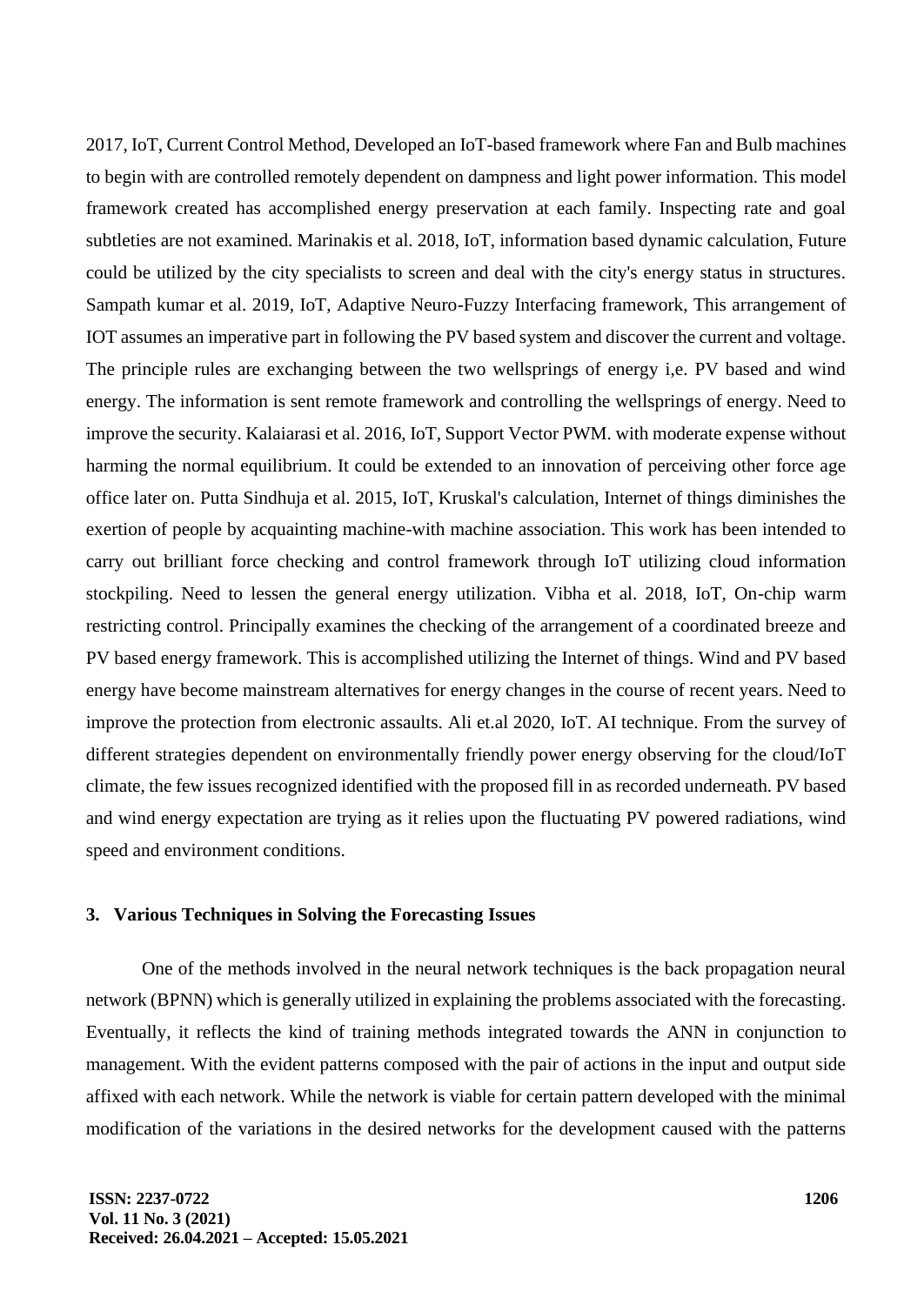designed in the architecture of the developed network deprived of certain layers such as input, hidden, and output layers. Several technologies associated with the neural network-based backpropagation technique chosen as easy implementation in handling the concerned issue of forecasting but maintaining the efficiency of network. The backpropagation deals with the data transferring from the preceding layer to the upcoming layer.

#### **Resilient Backpropagation Network**

Resultant of backpropagation method is Rprop algorithm. Based on effects on adjustable weights in the algorithm of backpropagation with the value of rate in the learning strategy resulted in the curve obtained by the slope with an error. There is trade-off between the learning rate and the learning approach. In which it is explained as the increase in learning rate with the value of weights at greater extent. Thus, the issue is ignored with the existing algorithm of Rprop. Making the utilization of the sign indicators whether positive or negative with the gradient approach of the adjustable weights in the size of the value and its path to the weight determined. The bias network for the weight's adjustment in the implementation of resilient algorithm processed with maximum iterations needed to target the local gradient value in attaining the information during the iteration. The error obtained is later minimized with the level of acceptance existed in the weights for updating of repeated value fed back with the layers to achieve the estimated outcomes.



**ISSN: 2237-0722 Vol. 11 No. 3 (2021) Received: 26.04.2021 – Accepted: 15.05.2021**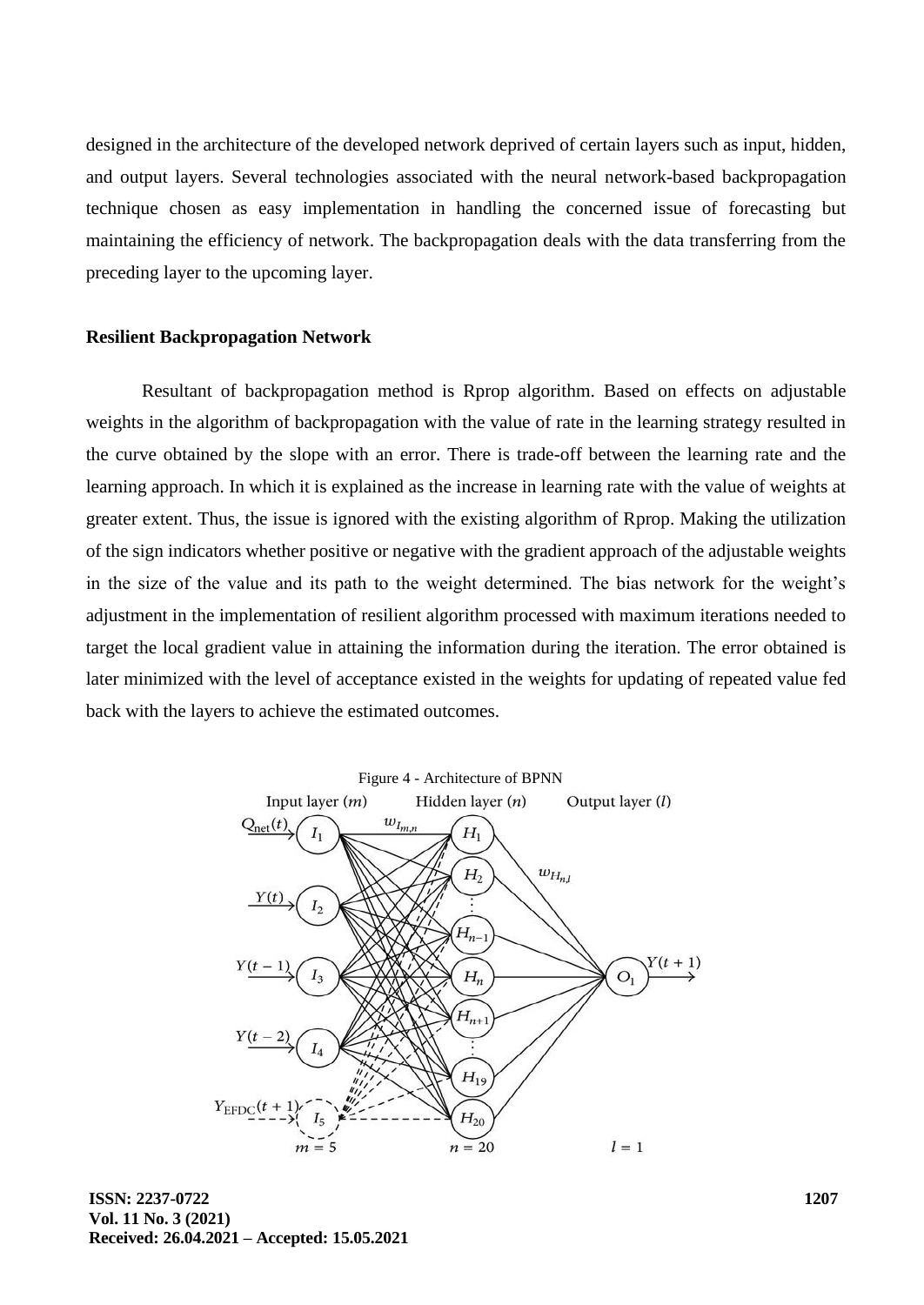In the updating of weight phase, each individual phase can be weighted towards the three layers in the process followed below: By multiplying the delta output behind the layers of input stimulation for the gradient approach of the factors weighted at the adjustable rate. Furthermore, with the addition of the gradient weights in the vitality of the updated weights in which the improvisation ignored with the existing algorithm of Rprop. Making the utilization of the sign indicators whether positive or negative with the gradient approach of the adjustable weights in the size of can be added to the updated occurrence to ∆jk. The adjusted weights for the repair or replacement of hidden values in the development for the learning process in supervised approach of the error functioned in the rules associated which are formulated below.

$$
\Delta jk(m) = \Delta jk(m-1) * \eta^+, \text{ if } \frac{\partial E}{\partial wjk}(m) \ge \frac{\partial E}{\partial wjk}(m-1) > 0
$$

$$
\Delta jk(m) = \Delta jk(m-1) * \eta^-, \text{ if } \frac{\partial E}{\partial wjk}(m) \ge \frac{\partial E}{\partial wjk}(m-1) > 0
$$

$$
\Delta jk(m) = \Delta jk(m-1), \text{ for more}
$$

$$
\text{Where, } 0 < \eta^- < 1 < \eta^+,
$$





**ISSN: 2237-0722 Vol. 11 No. 3 (2021) Received: 26.04.2021 – Accepted: 15.05.2021**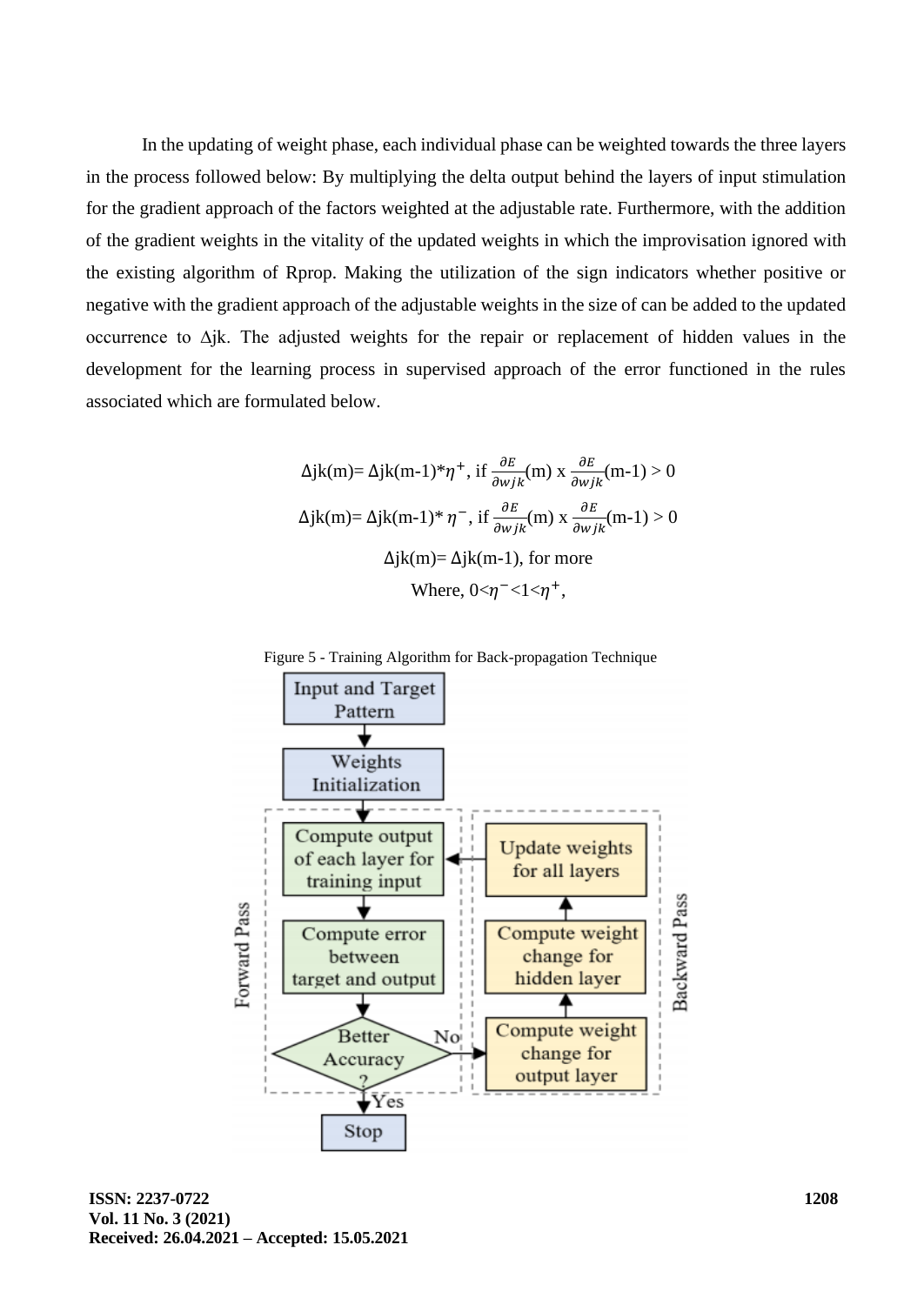Moreover, the rules adapted for the weight differentiation in the iterations made successively for the enhancement of the algorithm in the local minimal range for the repair of the iteration made at the value of ∆jk reduced within the constrained value of η−. Accordingly, the sequential process in the iterations constantly raised for the zero obstinances in the updated value for the oscillated weight in the change of the weights in the accurate computation of weight in the trained output for the positive analysis in the rules associated in the same iteration values. The particular analysis with the adjusted weights are linked with repair values in the enhancement of formulation provides as equations ahead mentioned.

$$
\Delta W_{jk}(m) = -\Delta jk(m) \text{ jika } \frac{\partial E}{\partial wjk}(m) > 0
$$

$$
\Delta W_{jk}(m) = +\Delta jk(m) \text{ jika } \frac{\partial E}{\partial wjk}(m) < 0
$$

$$
\Delta W_{jk}(m) = 0 \text{ for more}
$$

$$
\text{Wjk}(m+1) = \text{wjk} + \Delta \text{wjk}(m)
$$

The weight associated among the neurons with the value of Wjk (m) in the iterations made from two successive layers with the quantity of m iteration, Wik  $(m + 1)$  correlated to the updated value.

Back-propagation set of guidelines is usually utilized by the gradient descent optimization set of rules to modify the fat of neurons thru calculating the gradient of dropping motive; Bp computes the gradient(s), despite the fact that (stochastic) gradient ancestry employs the gradients for guidance the product (thru optimization).

It is evident that principally the BP algorithm analyzed for the estimation process of weighted value in the components of the control action made by the power systems. Applied with the value weighted for active and reactive elements as  $(waq, wbq, and wcq)$  and  $(waq, wbq, and wcq)$  make use of the principle for the network of feed forward, back propagation, and supervised learning technique. The three phases associated to the input layers are equated as follows:

> $ILap = wo + iLauap + iLbubp + iLcu(1)$  $ILbp = wo + iLbubp + iLcucp + iLauap(2)$  $ILcp = wo + ilcucp + ilauap + ilbub$

Where in  $wo$  is the selected fee of the unique is weight and  $uap$ , and  $ucp$ .

Because this approach necessitates calculation of the error with the gradient function for the iteration value. To ensure the connection and differentiability of the featured error in the activation function relatively compared to the utilized characteristics of the discontinuity obtained. Nevertheless, the effort made in the computational techniques necessary for realizing the exact weights matching in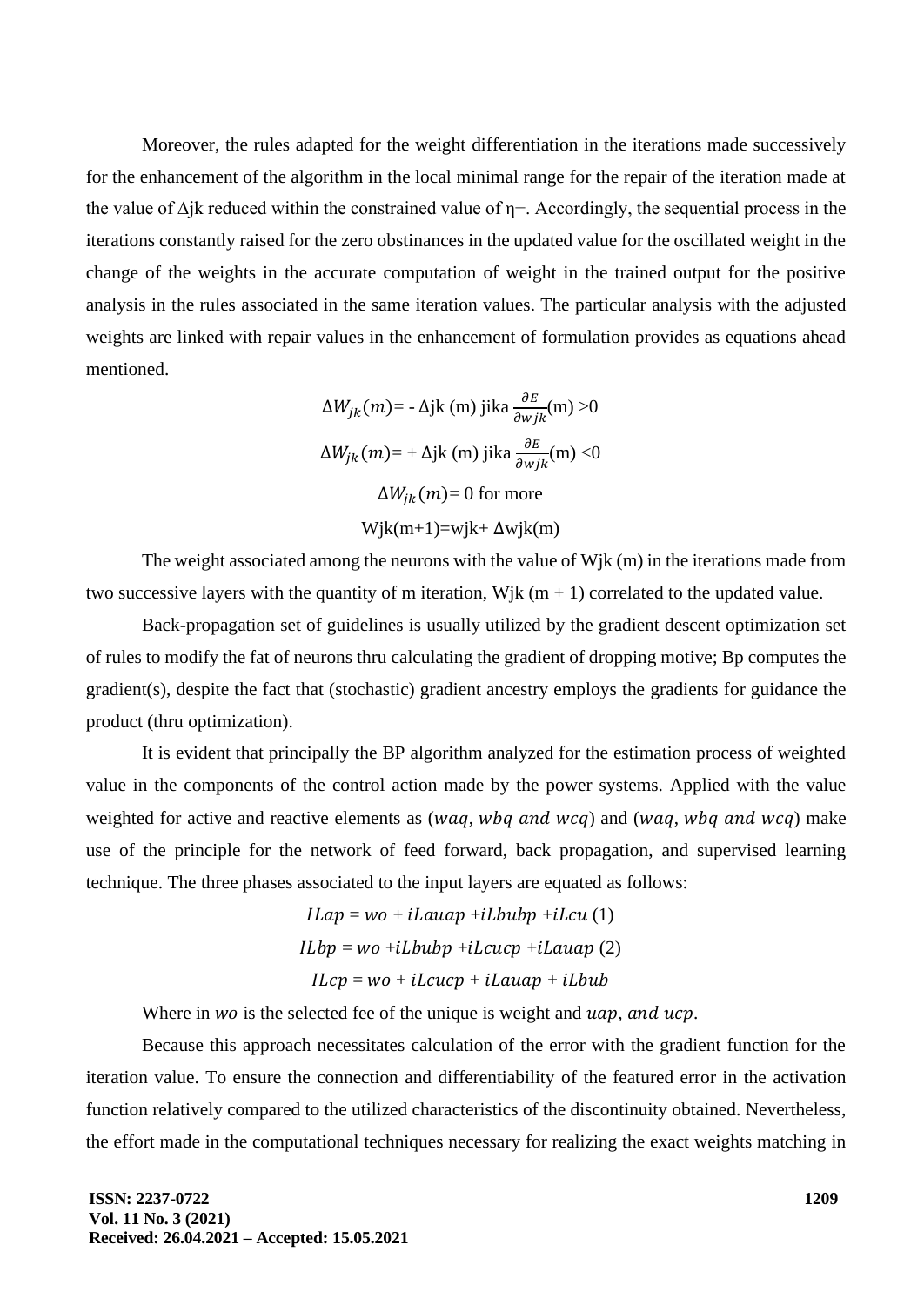the enhancement of the weights in considerably achieved additional limitations and additional challenging network topology to be further considered in future development.

## **4. Conclusion**

Targeted on outcomes, it's far mentioned that the IoT based forecasting would not take part inside the energy community in the course of regular operational, it simplest takes component whilst it senses operational disturbance from the touchy load, therefore it would not waste electric power needless and as an alternative it operates effectively. The article concentrates on the smart IoT based short term forecasting of power generation systems and quality improvement using resilient back propagation neural network model. However, STF is very complex to handle due to the random and nonlinear characteristics of solar irradiance and wind speed under changeable weather conditions. But the proposed Resilient Back Propagation Neural Network (RBPN) is suitable for STF modeling and also the proposed forecasting system is directly connected to IEEE-9 bus to reduce Total Harmonics Distortion (THD) and also reduce the power quality issues in various conditions, such as voltage unbalance control, active and reactive power control. The performance of proposed forecasting system is validated through both hardware and simulation, the simulation is developed by using Matlab Simulink software. Thus, the monitoring of power generation system with the smart IoT improves the performance and reliability factors with the proper assessment of the existing technology.

## **References**

Cheddadi, Y., Cheddadi, H., Cheddadi, F., Errahimi, F., & Es-sbai, N. (2020). Design and implementation of an intelligent low-cost IoT solution for energy monitoring of photovoltaic stations. *SN Applied Sciences, 2,* 1-11. https://doi.org/10.1007/s42452-020-2997-4

Srivastava, Prakhar & Bajaj, Mohit & Rana, Ankur. (2018). IOT based controlling of hybrid energy system using ESP8266. 1-5.

Srivastava, P., Bajaj, M., & Rana, A.S. (2018). IOT based controlling of hybrid energy system using ESP8266. *In 2018 IEEMA Engineer Infinite Conference (eTechNxT),* 1-5. https://doi.org/10.1109/ETECHNXT.2018.8385294

Ferrández-Pastor, F.J., Gómez-Trillo, S., Nieto-Hidalgo, M., García-Chamizo, J.M., & Valdivieso-Sarabia, R. (2018). Intelligent Power Management System Using Hybrid Renewable Energy Resources and Decision Tree Approach. *In Multidisciplinary Digital Publishing Institute Proceedings,* 2(19), 1239. https://doi.org/10.3390/proceedings2191239

Murugesan, S., & Suganyadevi, M.V. (2019). Hybrid renewable energy parameter monitoring and control of smart street light using IoT. *International Journal of Scientific & Technology Research (IJSTR), 8*(10), 645-651.